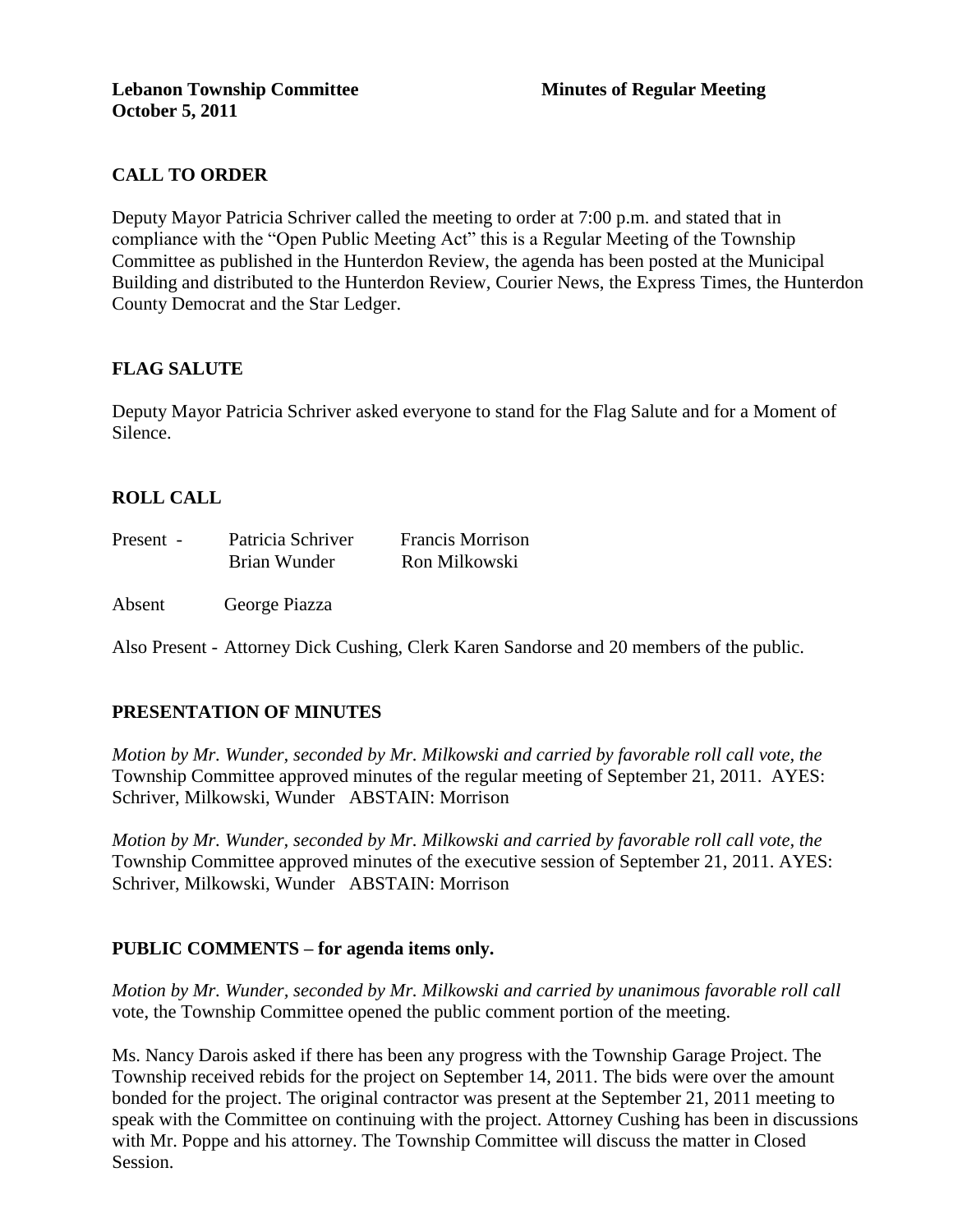LTCM 10/05/2011 Page 2 of 5

*Motion by Mr. Wunder, seconded by Ms. Schriver and carried by unanimous favorable roll call*  vote, the Township Committee closed the public comment portion of the meeting.

### **RESOLUTIONS**

#### **Resolution No. 72-2011– Hunterdon County All Hazard Plan**

*Motion by Mr. Wunder, seconded by Ms. Schriver and carried by unanimous favorable roll call*  vote, the Township Committee approved Resolution No. 72-2011.

#### TOWNSHIP OF LEBANON COUNTY OF HUNTERDON STATE OF NEW JERSEY RESOLUTION NO. # 72-2011

WHEREAS, the Township of Lebanon has been engaged with the State of New Jersey, Office of the Attorney General, Department of Law and Public Safety, Division of the State Police in conducting the Northern Delaware River Region All Hazards Pre-Disaster Mitigation Planning process pursuant to a FY 08 Pre-Disaster Mitigation (PMD) Planning Grant; and

WHEREAS, the purpose of the PDM planning process was to develop all-hazards mitigation plans for the four counties of the Northern Delaware River Region, namely Sussex, Warren, Hunterdon and Mercer, and all municipalities within the said four counties; and

WHEREAS, the period of performance to develop the PMD Plans with a six month extension was from January 9, 2009 through June 30, 2011; and

WHEREAS, the Sussex County Sheriff's Office, Division of Emergency Management and 9-1-1 Coordination took the lead role in coordinating the development of all-hazards mitigation plans for all four counties and their municipalities through James Lee Witt Associates; and

WHEREAS, the spending plan included a 25% in-kind match in the form of non-supplanted employee salaries, wages and benefits, and expenses related to the planning process; and

WHEREAS, said 25% in-kind match was more than achieved by contributions of in-kind services from all four counties and approved by the New Jersey State Police, Hazards Mitigation Unit; and

WHEREAS, the New Jersey State Police, Emergency Management Section, Hazards Mitigation Unit, approved said plans and forwarded them to the Federal Emergency Management Agency, Region 2, New York City; and

WHEREAS, the Federal Emergency Management Agency, Region 2, has approved all plans developed under the FEMA grant; and

NOW, THEREFORE, BE IT RESOLVED that the Township of Lebanon Committee, County of Hunterdon, State of New Jersey, does hereby adopt the Hunterdon County All Hazards Pre-Disaster Mitigation Plan directing applicable county agencies to pursue appropriate PDM project funding; and

BE IT FURTHER RESOLVED that a copy of this Resolution be forwarded to the State of New Jersey, Office of the Attorney General, Department of Law and Public Safety, Division of the State Police, SFC Robert Little, State Hazard Mitigation Officer, Post Office Box 7068, West Trenton, New Jersey, 088628-0068; one copy to the Sussex County Sheriff's Office, Division of Emergency Management, 39 High Street, Newton, New Jersey 07860, and one copy to the Sussex County Treasurer, c/o Laurie L. Gallant, One Spring Street, Newton, New Jersey 07860.

Mr. Milkowski stated that he would like a copy of the Plan beforehand, in the future.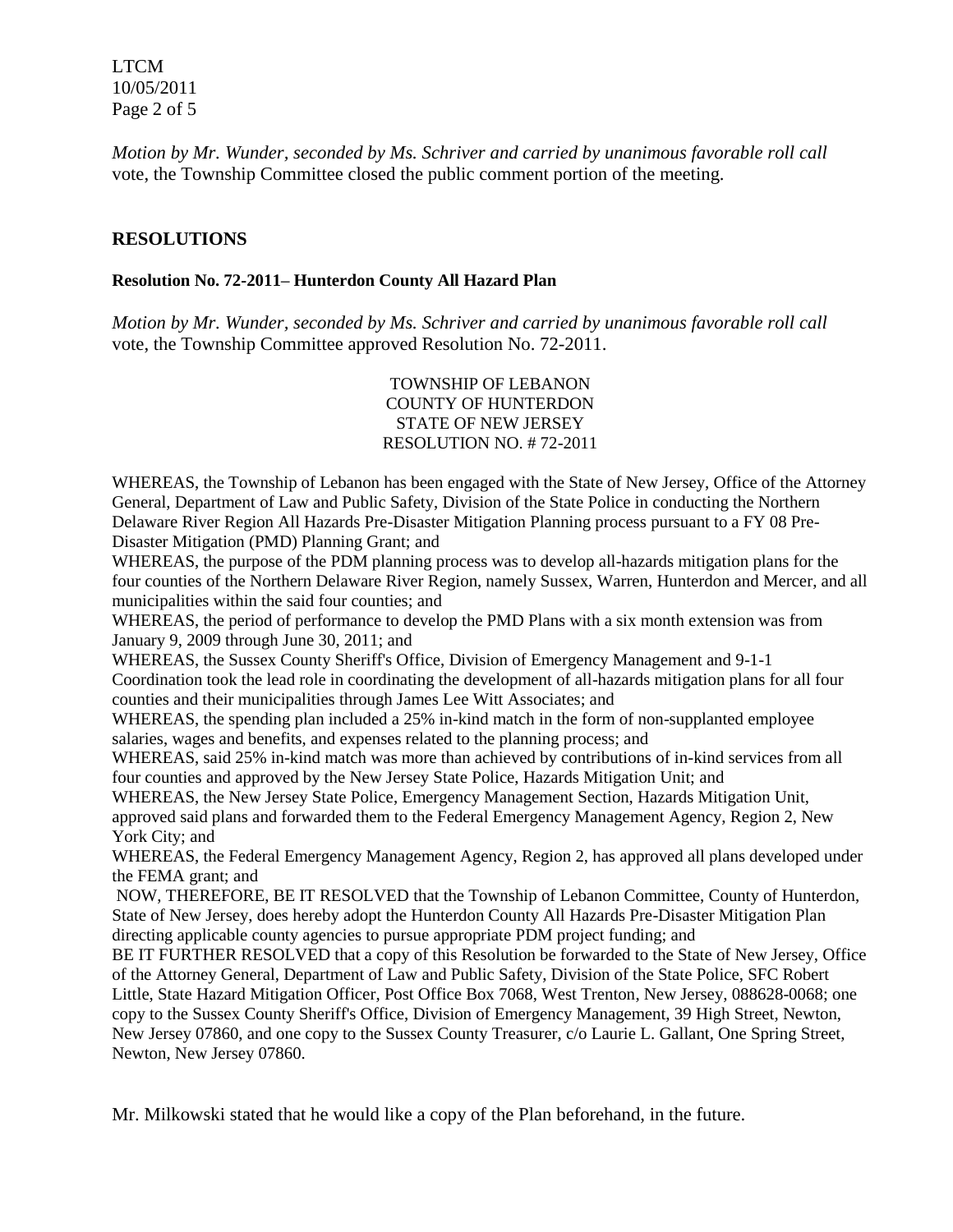LTCM 10/05/2011 Page 3 of 5

Mr. Gabriel stated that he received the Plan on Friday, September 30, 2011. It was necessary to provide the Plan to the Township Committee for adoption, quickly, in order for the residents on Raritan River Road to receive Flood Damage Assistance.

## **Resolution No. 73-2011 – Developer's Agreement with Lebanon Solar, LLC**

Mr. Milkowski stated that he would like additional time to review the Agreement.

*Motion by Mr. Milkowski, seconded by Mr. Wunder and carried by unanimous favorable roll call*  vote, the Township Committee tabled Resolution No. 73-2011 to the October 19, 2011 meeting.

## **OLD BUSINESS**

## **Municipal Court of North Hunterdon**

Mr. Wunder stated that the Municipal Court of North Hunterdon is nearing the final negotiations for the lease with the landlord of the Court facility. Mr. Wunder noted that it appears that the Township may be able to save a considerable amount of money.

### **NEW BUSINESS**

#### **Louis and Sharon Baker – Drainage**

Mr. and Mrs. Lou Baker were present to discuss drainage concerns they have on Mt Airy Road. The DPW has been working on the drainage and the Baker's hope that it will correct the problem. Mr. Milkowski and Mr. Gabriel met with the Township Engineer on Mt. Airy Road to assess the work being conducted. Berms were added and additional concerns were addressed. Hopefully these efforts will improve the situation.

#### **Robert and Lauren Tucker and William and Carol – Drainage**

Mr. and Mrs. Tucker and Mr. and Mrs. Minick were present to inform the Township Committee of drainage problems they are having on Berk Lane. Storm water has repeatedly washed out their driveways and caused other issues. Warren Gabriel and the Township Engineer are to meet with Mr. Tucker and Mr. Minick to assess the drainage in the area.

#### **Accept Recreation Commission Resignation – Kathy Petrik**

*Motion by Mr. Wunder, seconded by Mr. Milkowski and carried by unanimous favorable roll call*  vote, the Township Committee accepted the resignation of Kathy Petrik, from the Recreation Commission, with regret.

### **Cancel the November 16, 2011 Meeting – League of Municipalities Conference**

Tabled to the October 19, 2011 meeting.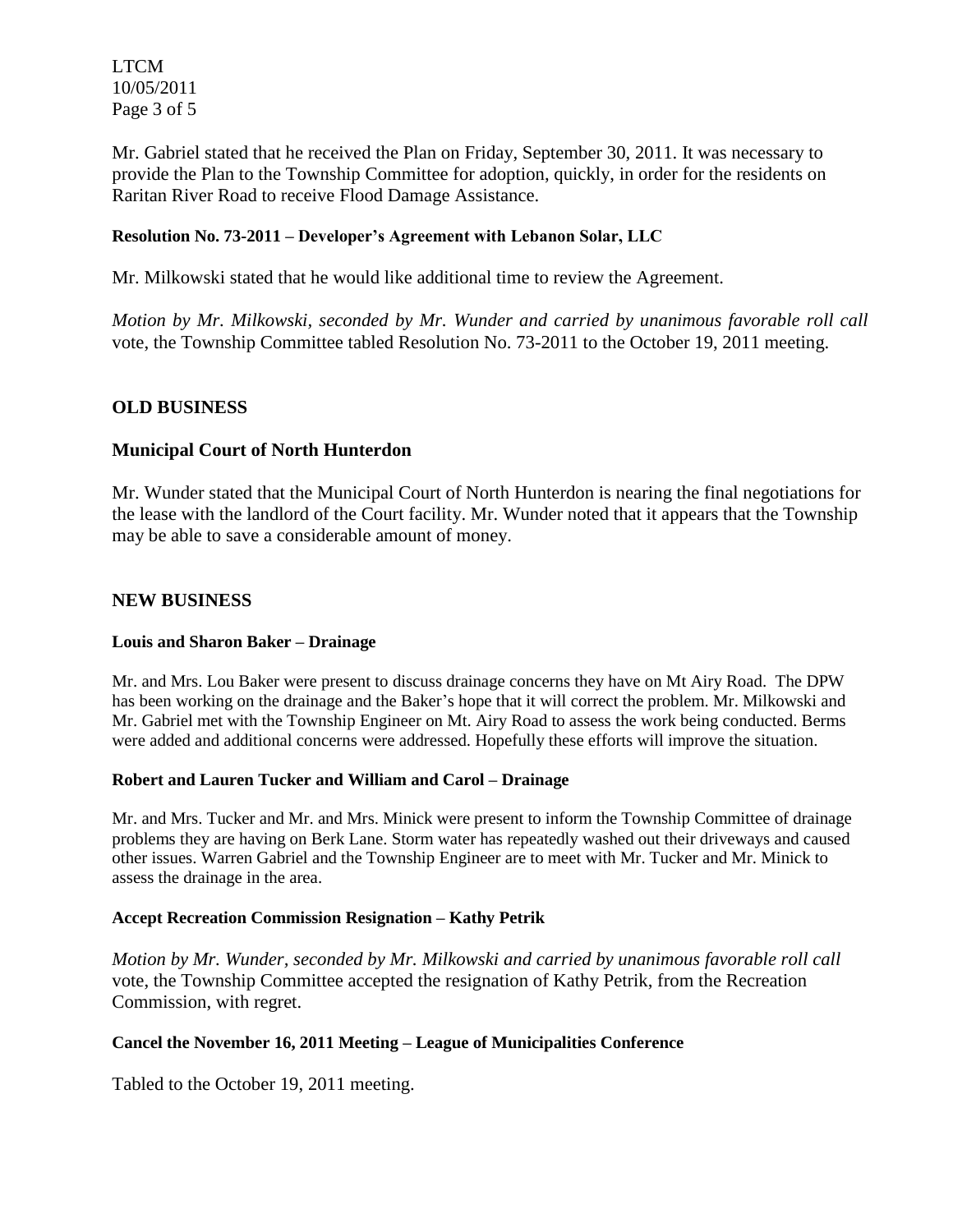LTCM 10/05/2011 Page 4 of 5

## **Shared Service Meeting**

Mr. Milkowski stated that he attended a County Shared Service Meeting. The meeting was designed for Fire and Rescue Services. The Township seems to be ahead of the curve as we already have many suggestions implemented. Efforts are being made to receive lower insurance costs.

## **PRESENTATION OF VOUCHERS**

Committee Members provided a description of vouchers exceeding \$1000.00.

*Motion by Mr. Wunder, seconded by Mr. Milkowski and carried by unanimous favorable roll call*  vote, the Township Committee approved the October 5, 2011 bill list in the amount \$72,089.61.

## **CORRESPONDENCE**

Tax Collector's Report for the Month of August 2011

Township resident MaryAnn Polito sent a letter to the Township Committee thanking them for the paving that has been done in the Patriot Hill section of the Township. Ms. Polito also commended Warren Gabriel and Kim Jacobus for their kindness and professionalism.

# **PUBLIC COMMENTS**

*Motion by Mr. Wunder, seconded by Mr. Milkowski and carried by unanimous favorable roll call*  vote, the Township Committee opened the Public Comment portion of the meeting.

Mr. Anthony Casale stated that he feels that the League of Municipalities Conference is a good opportunity for the Township Committee to attend events and to represent the Township. It is a good venue to network with other officials. Mr. Casale would like the Committee to consider sending a representative to the Conference. Mr. Casale discussed a matter with the Township Committee which pertained to interest charged on taxes that were paid late due to County procedures.

Ms. Nancy Darois commented on residents complaining about drainage problems in the Township. Ms. Darois stated that she understands that the Township Committee is considering entering into a Shared Service for Tax Collection. Ms. Darois does not agree with this decision.

Mr. E. J. Skidmore stated his concerns with the Township Committee considering going forward with Poppe Construction, for the DPW Garage Project. Mr. Skidmore asked the Committee if the Township has an awards program for its employees and volunteers. The Committee stated that they do not have a program in place and that the suggestion will be looked into.

*Motion by Mr. Wunder, seconded by Mr. Milkowski and carried by unanimous favorable roll call*  vote, the Township Committee closed the public comment portion of the meeting.